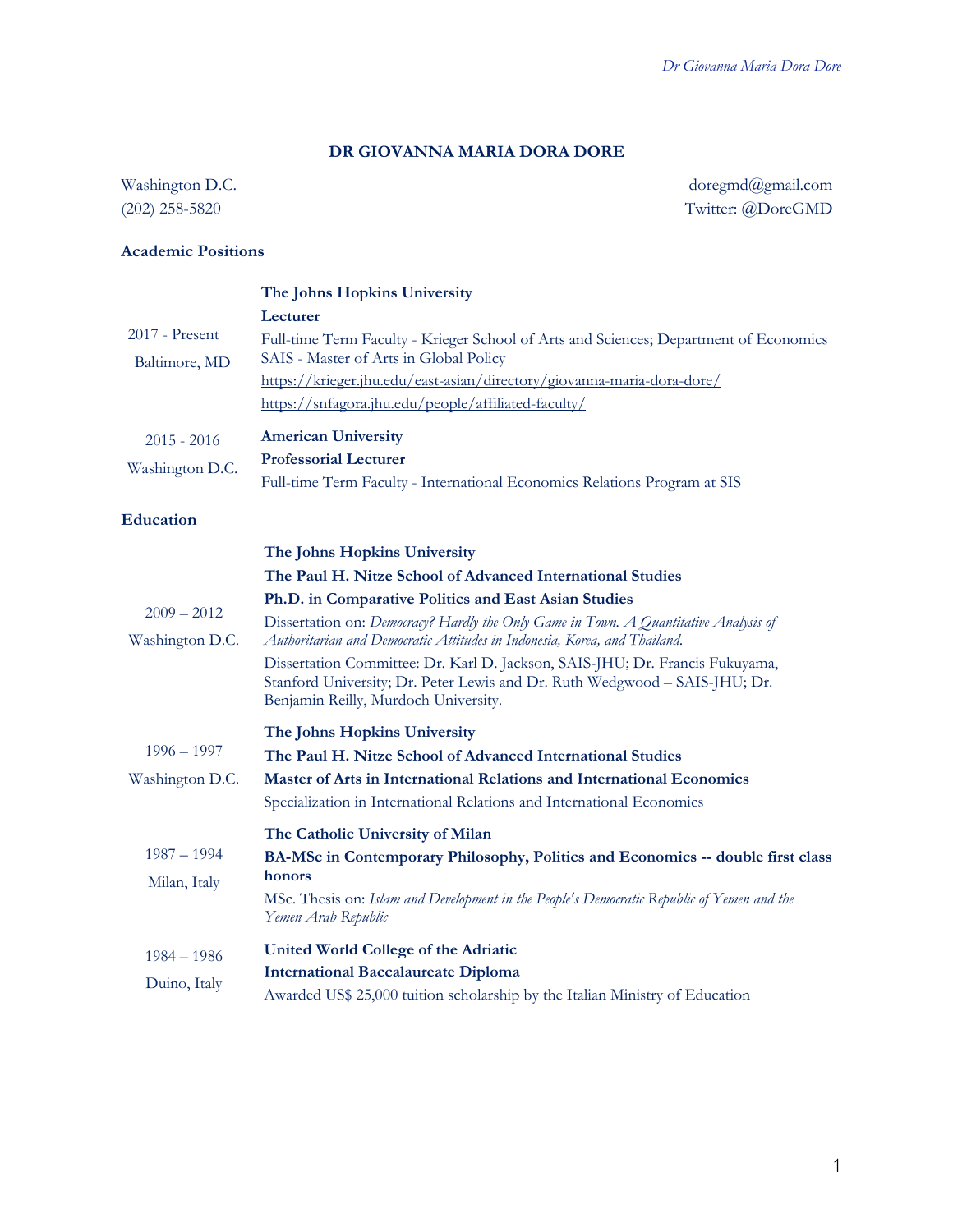### **Publications**

### **Books**

- **Dore Giovanna Maria Dora.** Helping or Hindering Democracy and Economics? Machine Learning Analysis of Media Portraits of Protests in Hong Kong. Draft book manuscript under consideration by Cambridge University Press.
- **Dore Giovanna Maria Dora.** 2016. Asia Struggles with Democracy. Routledge: Contemporary Asia Series.

 Book selected to be a Spotlight Book in PS: Political Science & Politics. Cambridge University Press Journals; Volume 48, Issue 4 (2015). https://www.cambridge.org/core/journals/ps-political-science-andpolitics/article/books-by-our-readers/4C0DFAFFAEFAA46087EE559DD06CB7DA

**Dore Giovanna Maria Dora**. 2014. Incomplete Democracies in the Asia-Pacific: Evidence from Indonesia, Korea, the Philippines, and Thailand. Palgrave Macmillan, Critical Studies in the Asia-Pacific Series. (with Dr Karl D. Jackson and Dr Jae H. Ku)

 Reviewed in: International Affairs - https://academic.oup.com/ia/articleabstract/91/6/1456/2327113?redirectedFrom=fulltext

The London School of Economics Review of Books -

https://blogs.lse.ac.uk/lsereviewofbooks/2014/12/18/book-review-incomplete-democracies-in-the-asiapacific-evidence-from-indonesia-korea-the-philippines-and-thailand-edited-by-giovanna-maria-dora-doreet-al/

 Bulletin of Indonesian Economic Studies /www.tandfonline.com/doi/abs/10.1080/00074918.2014.980389?journalCode=cbie20

Pacific Affairs, Contemporary Southeast Asia - https://muse.jhu.edu/article/591889/pdf

 The Taiwan Journal of Democracy http://www.tfd.org.tw/export/sites/tfd/files/publication/journal/dj1102/Book-Review.pdf

Yale Journal of International Affairs - http://yalejournal.org/op-ed\_post/book-review-mappingcontradictory-democratic-experiences-in-asia/

### **Chapters**

- **Dore Giovanna Maria Dora.** 2014. "Introduction" (with Dr Karl D. Jackson) in Dore Giovanna Maria Dora, Jae H. Ku and Karl D. Jackson (Eds.). 2014. Incomplete Democracies in the Asia-Pacific: Evidence from Indonesia, Korea, the Philippines, and Thailand. Critical Studies in the Asia-Pacific Series. Palgrave Macmillan.
- **Dore Giovanna Maria Dora.** 2014. "Democracy Is Not the Only Game in Town! Democratic and Authoritarian Attitudes in Indonesia, Korea, and Thailand", in Dore Giovanna Maria Dora, Jae H. Ku and Karl D. Jackson (Eds.). 2014. Incomplete Democracies in the Asia-Pacific: Evidence from Indonesia, Korea, the Philippines, and Thailand. Palgrave Macmillan, Critical Studies in the Asia-Pacific Series.
- **Dore Giovanna Maria Dora.** 2014. "Conclusions: Politics Is More Difficult than Physics" (with Dr Karl D. Jackson and Dr Jae H. Ku), in Dore Giovanna Maria Dora, Jae H. Ku and Karl D. Jackson (Eds.). 2014. Incomplete Democracies in the Asia-Pacific: Evidence from Indonesia, Korea, the Philippines, and Thailand. Palgrave Macmillan, Critical Studies in the Asia-Pacific Series.
- **Dore Giovanna.** 2007. "Managing Natural Resources for Long-Run Broad-Based Growth." Gooptu Sudarshan (Ed). 2007. Mongolia Sources of Growth: A Country Economic Memorandum. World Bank Technical Report. The World Bank, Washington D.C.

http://documents.worldbank.org/curated/en/528991468060250460/pdf/390090MN.pdf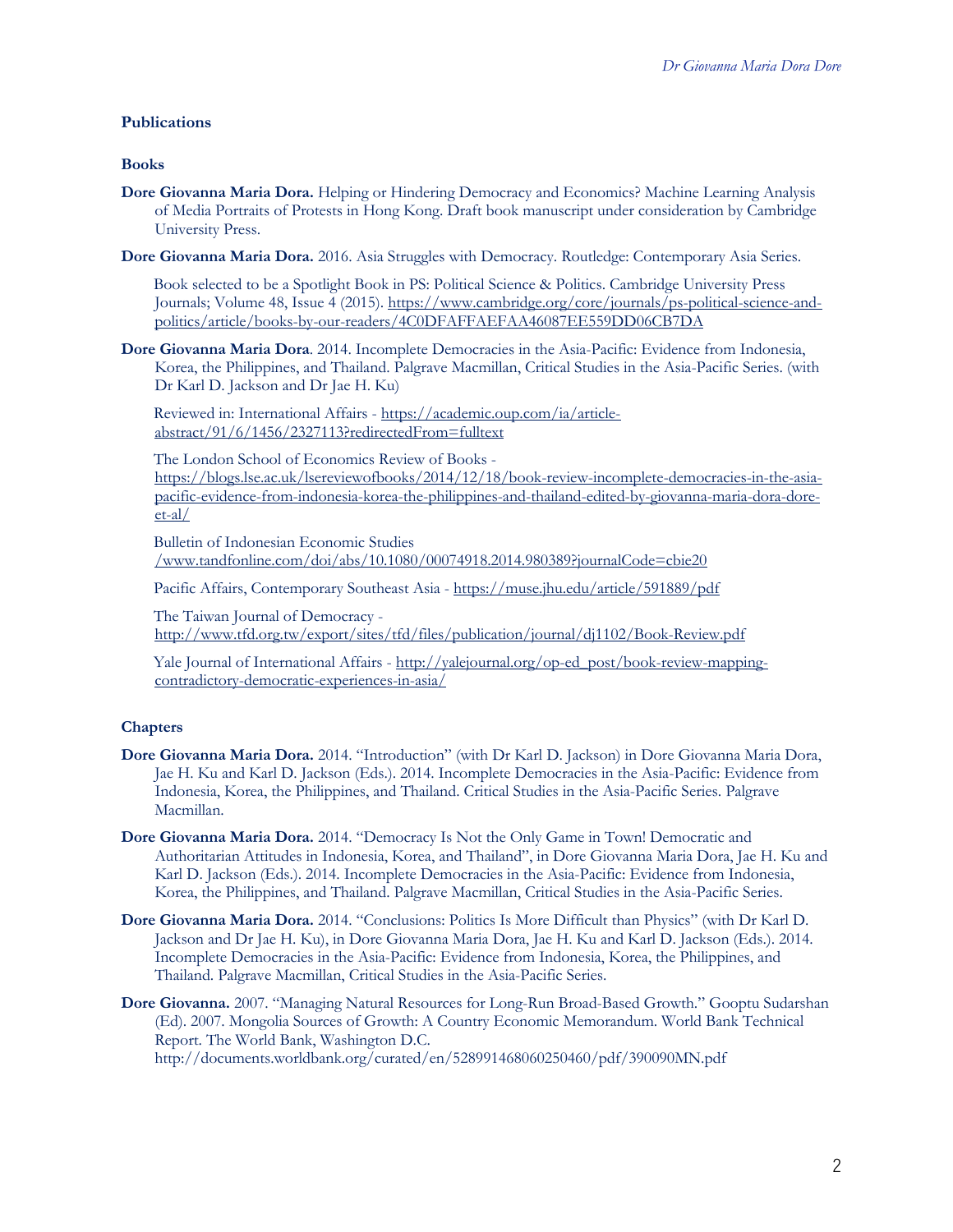- **Giovanna Dore.** 2006. "Poverty and Forest Resources Management in Indonesia" (with Mario Boccucci). Making the New Indonesia Work for the Poor. World Bank Technical Report. The World Bank, Washington D.C. http://siteresources.worldbank.org/INTINDONESIA/Resources/226271-1168333550999/PovertyAssessment.pdf
- **Giovanna Dore.** 2002. "Identifying Priority Pro-Poor Policy Actions" (with Dr Tony Whitten). Songwe Vera (Ed). 2002. Mongolia: Bridging the Public Expenditure Management Gap. World Bank Technical Report. The World Bank, Washington D.C.

#### **Peer Reviewed Journal Articles and Conference Proceedings (published/ submitted)**

- **Dore Giovanna Maria Dora.** "Citizen Mobility, Lockdowns, and the Limits of Political Leadership." (with Karl D. Jackson, Mira Anderson, and Jonah Chang) Forthcoming in Global Policy.
- **Dore Giovanna Maria Dora**. 2021. "A mixed-methods Analysis of Western and Hong Kong-based Reporting on the 2019-2020 Protests." (with Arya McCarthy and James Scharf). *Proceedings of* Conference on Empirical Methods in Natural Language Processing (EMNLP 2021).
- **Dore Giovanna Maria Dora**. 2021. "Would a Patent Waiver for COVID-19 Vaccines Help Achieving Vaccine Equity?" World Economics Journal. Volume 22, Number 3, July-September 2021.
- **Dore Giovanna Maria Dora**. 2021. "Characterizing News Portrayal of Civil Unrest in Hong Kong, 1998– 2020." (with James Scharf and Arya McCarthy). *Proceedings of Challenges and Applications of Automated Extraction of Socio-political Events from Text (CASE)*. The Joint Conference of the 59th Annual Meeting of the Association for Computational Linguistics and the 11th International Joint Conference on Natural Language Processing (ACL-IJCNLP 2021) Bangkok, Thailand.
- **Dore Giovanna Maria Dora.** 2021. "In Sizing Civil Society, Format and Wording Matter." (with Dr Karl D. Jackson) Social Indicator Research. 155(3): 983-994 https://rdcu.be/cfbYe
- **Dore Giovanna Maria Dora**. "The Role of Business Elites in Hong Kong's Evolving Political Identity." Special Issue *Chinese Diasporas and Transnational Public Spheres in the Long 20th Century*, Huei-Ying Kuo and Sydney Van Morgan Eds. Forthcoming in Translocal Chinese: East Asian Perspectives.
- **Dore Giovanna Maria Dora.** 2020. "Asia's Democracy Puzzle: Five Uneasy Pieces." (with Dr Karl D. Jackson). Asian Perspectives, Volume 44, Number 4, Fall 2020, pp. 617-649. https://muse.jhu.edu/issue/43008
- **Dore Giovanna Maria Dora.** 2020 "Problems of Measurement of the Relationship between Civil Society and Democracy when Using Survey Data." (with Dr Karl D. Jackson). Social Indicators Research, Volume 149, pp.155-166. https://link.springer.com/article/10.1007/s11205-019-02235- 4?wt\_mc=Internal.Event.1.SEM.ArticleAuthorOnlineFirst&utm\_source=ArticleAuthorOnlineFirst&utm\_ medium=email&utm\_content=AA\_en\_06082018&ArticleAuthorOnlineFirst\_20191207
- **Dore Giovanna Maria Dora.** 2020. "Will Pandemic Bonds Deliver on their Promise?" World Economics Journal Volume 21, Number 2, April–June 2020, pp. 283-297.
- **Dore Giovanna Maria Dora.** 2019. The Long Shadow of Dictatorships Beyond the Near East: Authoritarian Legacies and Citizens' Democratic Attitudes in Indonesia, Myanmar and Thailand. Cambridge University Press Open Engage-APSA PrePrints; doi: 10.33774/apsa-2019-aukz8 https://preprints.apsanet.org/engage/apsa/article-details/5d0297e0cd0cbf00122e6456
- **Dore Giovanna Maria Dora.** 2019. The Informal Economy Who Wins, Who Loses, and Why Do We Care. World Economics Journal, Volume 20, Number 1, January-March. https://www.world-economicsjournal.com/Journal/Papers/The%20Informal%20Economy%20Who%20Wins,%20Who%20Loses%20a nd%20Why%20We%20Care.details?ID=734
- **Dore Giovanna Maria Dora.** 2017. Measuring the Elusive Middle Class and Estimating its Role in Economic Development and Democracy? World Economics Journal, Volume 18, Number 2, April–June. www.worldeconomics.com/Journal/Papers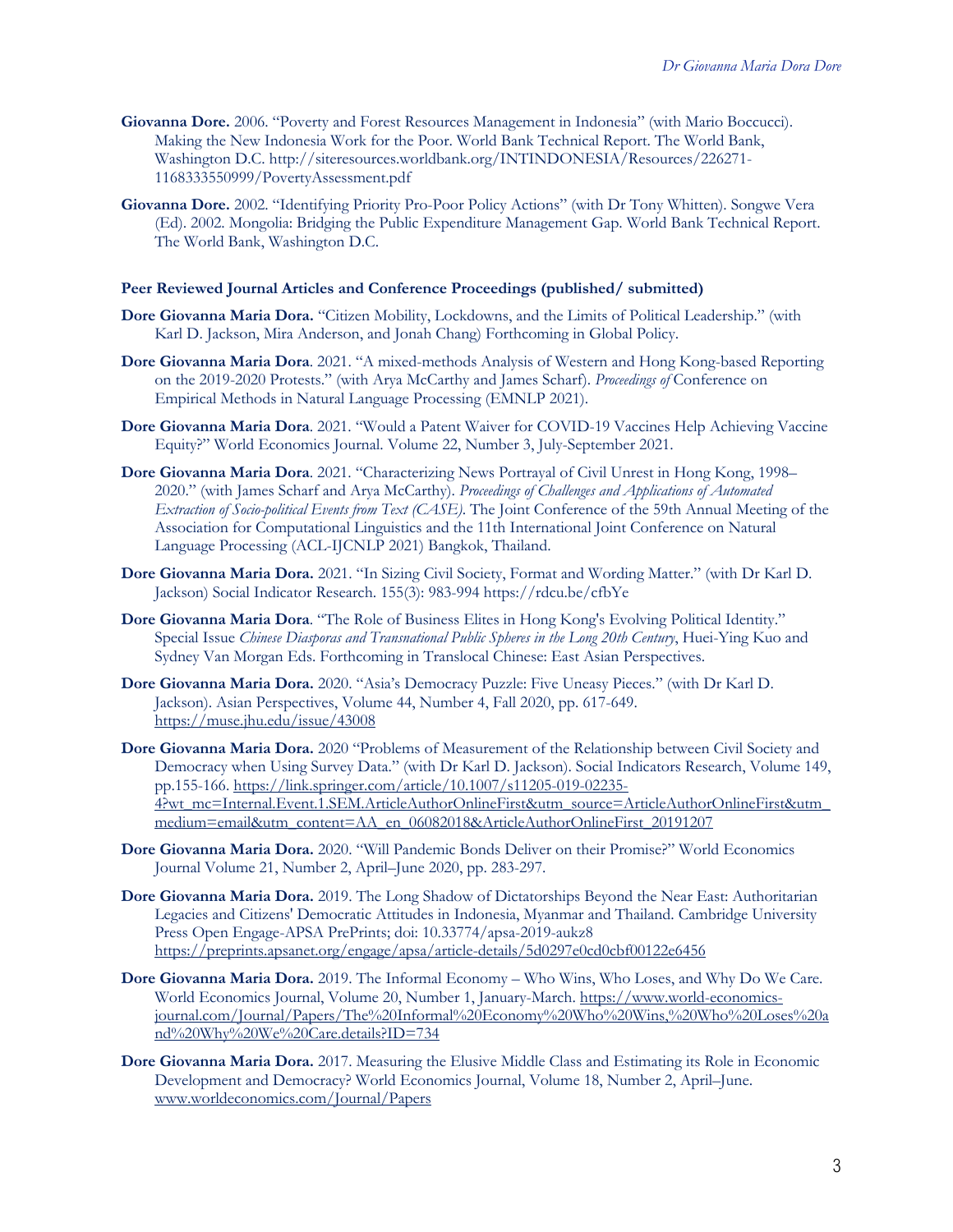**Dore Giovanna Maria Dora.** 2017. Reforming the Italian Labour Market: A Never-ending Story. World Economics Journal, Volume 18, Number 4, October–December. Special issue: *Measuring Employment, Underemployment and Unemployment*.

www.worldeconomics.com/Journal/Papers/The%20Economic%20Impact%20of%20Italian%20Market% 20Reforms.details?ID=690

- **Dore Giovanna.** 2006. Urban Transition in Mongolia: Pursuing Sustainability in a Unique Environment. (with Dr Tanvi Nagpal). Environment Science and Policy for Sustainable Development. Volume 48, Number 6. Washington D.C. https://www.tandfonline.com/doi/abs/10.3200/ENVT.48.6.10-24
- **Dore Giovanna.** 2002. Public Environmental Expenditure in Indonesia (with Dr Jeffrey R. Vincent, Dr Jean Aden, Magda Adriani, Dr Vivi Rambe, and Thomas Walton). Bulletin of Indonesian Economic Studies, Volume 38, Number 1. https://www.tandfonline.com/doi/abs/10.1080/000749102753620284

#### **Conference Papers**

- **Dore Giovanna Maria Dora.** 2021. "Two Lenses on the Fragrant Harbour: Differences in Western and Hong Kong-based Reporting on the 2019-2020 Protests." (with Arya McCarthy and James Scharf). Conference on Empirical Methods in Natural Language Processing (EMNLP 2021). Peer-reviewed paper.
- **Dore Giovanna Maria Dora**. 2021. "Evolution and Bias: news Portrayal of Civil Unrest in Hong Kong 1998- 2020." (with Arya McCarthy and James Scharf). 4th Politics and Computational Social Science Conference (PaCSS 2021). Peer-reviewed paper.
- **Dore Giovanna Maria Dora.** 2021. "Characterizing News Portrayal of Civil Unrest in Hong Kong, 1998– 2020." (with James Scharf and Arya McCarthy). The Joint Conference of the 59th Annual Meeting of the Association for Computational Linguistics and the 11th International Joint Conference on Natural Language Processing (ACL-IJCNLP 2021). Peer-reviewed paper.
- **Dore Giovanna Maria Dora.** 2020. "Do Business Elites Play a Role in Hong Kong's Evolving Political Identity?" Social Science Research Council New Paradigms Workshop, peer-reviewed paper.
- **Dore Giovanna Maria Dora.** 2018. "Little Big Lies: Social Scientists' Interpretation of Tocqueville's Views of Civil Society in Southeast Asia." (with Dr Karl D. Jackson). MPSA 2018 peer-reviewed conference paper.
- **Dore Giovanna Maria Dore.** 2017. "Democratic Ambivalence and Alienation in Western Liberal Democracies and East Asian Electoral Democracies between 1995 and 2015." American University, School of International Service Working Paper Series, 2017: 6.
- **Dore Giovanna Maria Dora.** 2016. "The Long Shadow of Dictatorships Beyond the Near East: Authoritarian Legacies and Citizens' Democratic Attitudes in Indonesia, Myanmar and Thailand." IPSA's 24th World Congress of Political Science, Poznan: July 2016.
- **Dore Giovanna Maria Dora.** 2016. "Democracy in Myanmar: What Do Survey Data Reveal?" American University, School of International Service Working Paper Series, 2016: 2.

#### **Peer Reviewed Publications**

- **Dore Giovanna.** 2010. Mongolia South Gobi Regional Development Strategy. (with Thomas Walton, and Dr Tony Whitten) World Bank Technical Paper. The World Bank, Washington D.C. https://openknowledge.worldbank.org/handle/10986/27597
- **Dore Giovanna.** 2008. Review and Analysis of the Pollution Impacts from Vietnamese Manufacturing Sectors. (Philip Brylski, Dr Jostein Nygard and Dr Phoung The Than Tran). World Bank Technical Paper. The World Bank, Washington D.C.

http://documents.worldbank.org/curated/en/353311468314062406/Review-and-analysis-of-thepollution-impacts-from-Vietnamese-manufacturing-sectors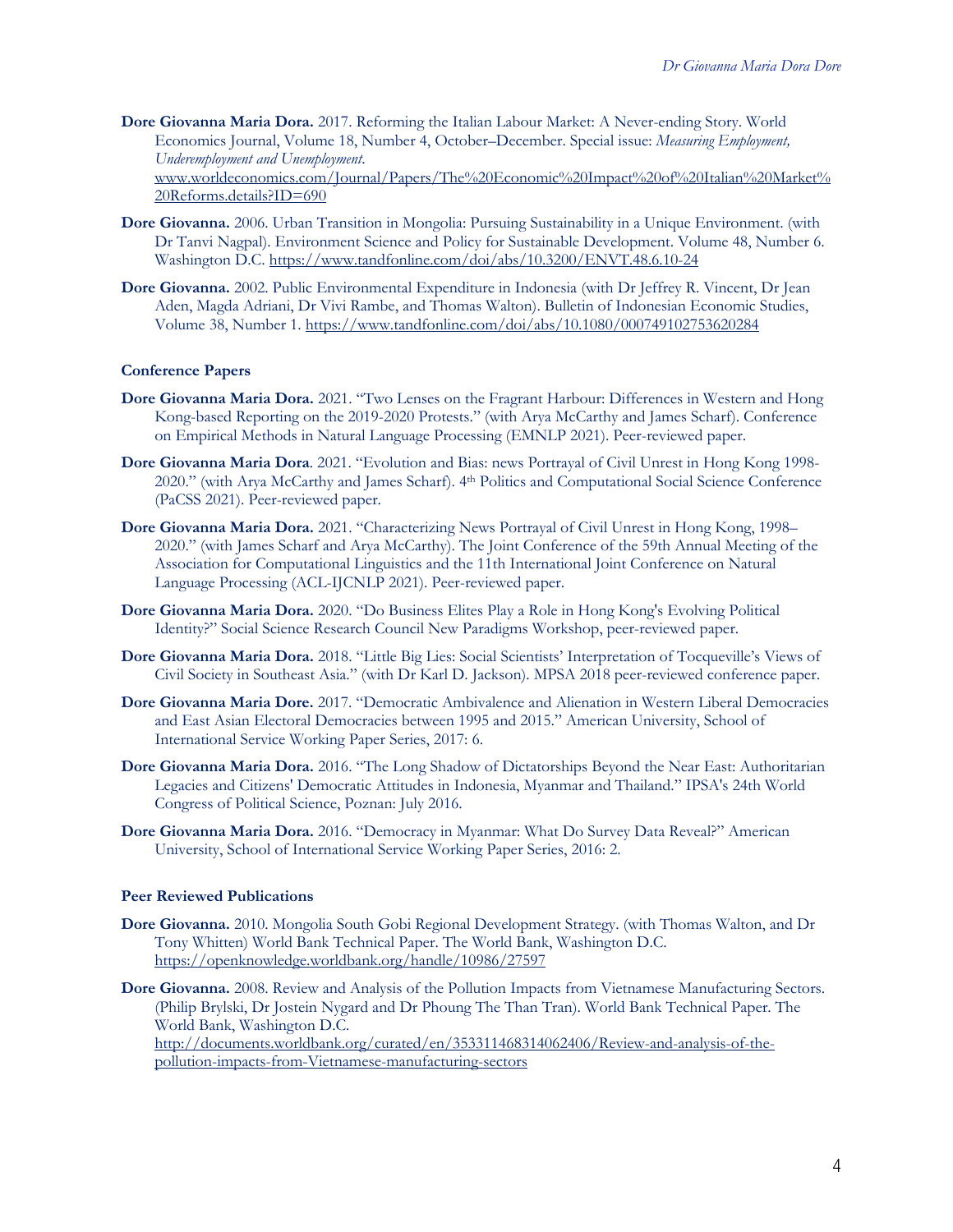- **Dore Giovanna.** 2006. Mongolia A Review of Social Impacts in the Mining Sector. World Bank Technical Paper. The World Bank, Washington D.C. http://siteresources.worldbank.org/INTMONGOLIA/Resources/Mongolia-Mining.pdf
- **Dore Giovanna.** 2006. AMDAL Reform and Decentralization: Opportunities for Innovation in Indonesia. (with Dr Josef Leitmann, and Angus Mackay). World Bank Technical Paper. The World Bank, Washington D.C http://documents.worldbank.org/curated/en/554461468039047307/Indonesia-AMDAL-reformand-decentralization-opportunities-for-innovation
- **Dore Giovanna.** 2002. The Environmental Implications of China's Accession to the World Trade Organization. (with Robert Crooks, Dr Jostein Nygard, and Dr Hua Wang). International Monetary Fund Technical Working Paper. The World Bank, Washington D.C.
- **Dore Giovanna.** 2004. Economic Growth and Environmental Sustainability in the Philippines. (with Dr Jitendra Shah and Dr Tanvi Nagpal). World Bank Technical Paper. The World Bank, Washington, D.C.
- **Dore Giovanna.** 2004. The Environmental Challenges of Urban Development in Mongolia. (with Dr Tony Whitten and Dr Tanvi Nagpal). World Bank Technical Paper. The World Bank, Washington, D.C. http://documents.worldbank.org/curated/en/384191468060872921/Mongolia-Environment-Monitor-2004-environment-challenges-of-urban-development
- **Dore Giovanna.** 2003. Land Resources and Their Management in Mongolia: From Communal to Private Land Ownership. (with Dr Tony Whitten and Dr Tanvi Nagpal). World Bank Technical Paper. The World Bank, Washington, D.C. http://documents.worldbank.org/curated/en/426741468757827763/Land-resourcesand-their-management
- **Dore Giovanna.** 2003. Institutions and Regulatory Systems for Environmental Sustainability in Cambodia. (with Glenn Morgan and Kirsten Fehrenkamp). World Bank Technical Paper. The World Bank, Washington, D.C.
- **Dore Giovanna.** 2003. Governance of Natural Resources in the Philippines: Lessons from the Past, Directions for the Future. (with Charles Barber and Asmeen Khan). World Bank Technical Paper. The World Bank, Washington, D.C. http://documents.worldbank.org/curated/en/794191468096002510/Governance-ofnatural-resources-in-the-Philippines-lessons-from-the-past-directions-for-the-future
- **Dore Giovanna.** 2003. Indonesia: Reducing Pollution. (with Thomas Walton and Priya Mathur). World Bank Technical Paper. The World Bank, Washington, D.C. http://siteresources.worldbank.org/INTINDONESIA/Resources/Publication/03- Publication/indo\_monitor.pdf
- **Dore Giovanna.** 2001. Indonesia: Natural Resources Management in a Time of Transition. (with Dr Jean Aden, Dr Jeffrey Vincent, and Thomas Walton). World Bank Technical Paper. The World Bank, Washington, D.C. http://documents.worldbank.org/curated/en/981141468772750085/Indonesia-environment-andnatural-resource-management-in-a-time-of-transition
- **Dore Giovanna.** 2000. Environmental Financing Mechanisms in Thailand: Assessment and Agenda for Reform. (with Dr Benoit Laplante). World Bank Technical Paper. The World Bank, Washington, D.C.
- **Dore Giovanna.** 2000. Environmental Trends for The New Millennium in the Philippines. (with Dr Jitendra Sha and Dr Tanvi Nagpal). World Bank Technical Paper. The World Bank, Washington, D.C.
- **Dore Giovanna.** 1999. The Environmental Dimension of the Economic Crisis in Korea: A Step Back or a New Way Forward? (with Dr Jean Aden; Judith Moore; Sang-Don Lee; Taek-Whan Han; Yong-Kul Won). World Bank Technical Paper. The World Bank, Washington, D.C. http://documents.worldbank.org/curated/en/145501468774904441/Korea-the-environmentaldimension-of-the-crisis-a-step-back-or-a-new-way-forward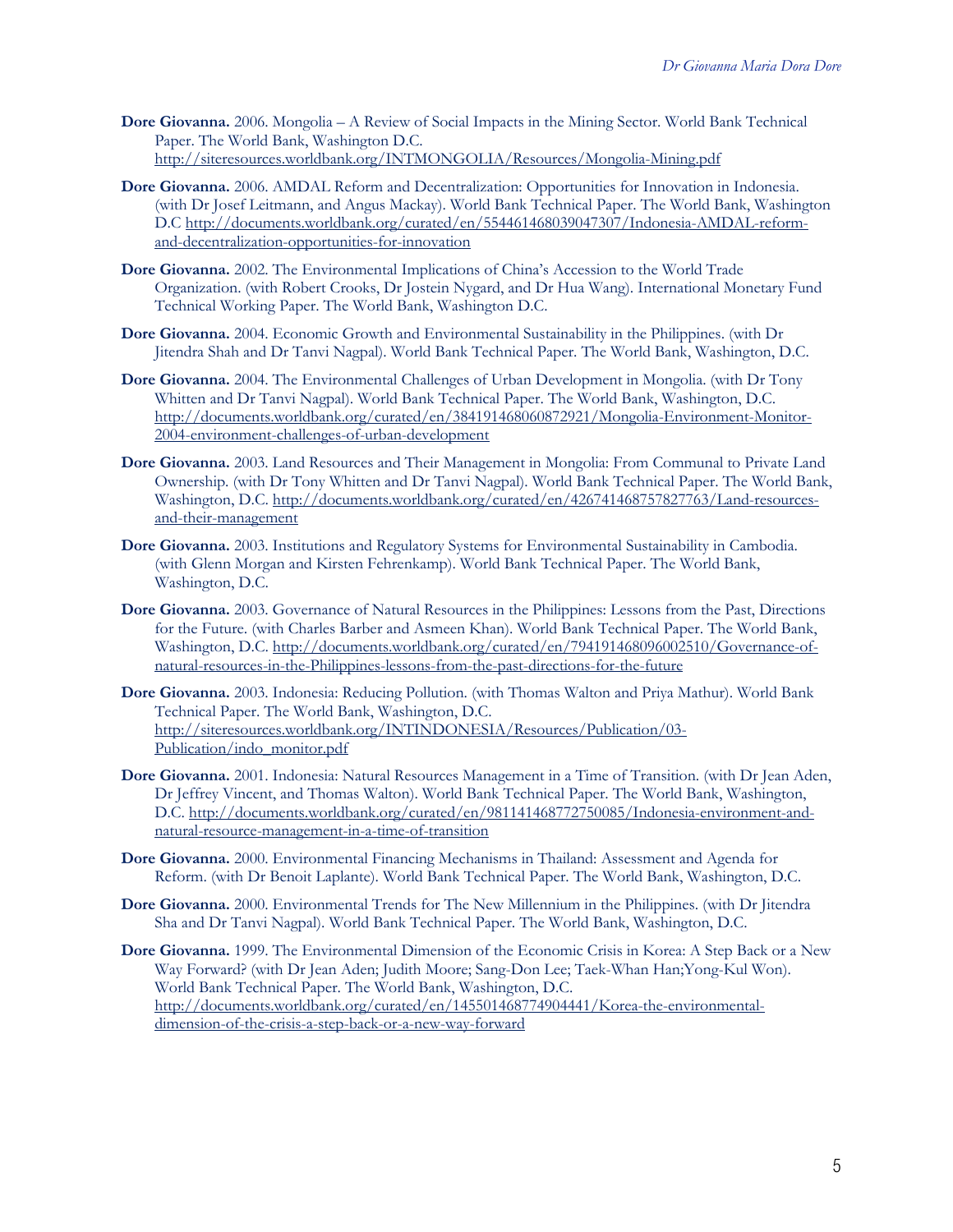**Dore Giovanna.**1999. The Environmental Implications of the Economic Crisis and Adjustment in East Asia. (with Dr Magda Lovei and Dr Herman Caesar). World Bank Technical Paper. The World Bank, Washington, D.C. http://documents.worldbank.org/curated/en/262381468749798883/Environmentalimplications-of-the-economic-crisis-and-adjustment-in-East-Asia

### **Opinion and Commentary**

- **Dore Giovanna Maria Dora.** 2020. "Are Pandemic Bonds Useful?" Hopkins Online Economic Forum: April.
- **Dore Giovanna Maria Dora.** 2019. "China: from WTO to Trade Wars." Hopkins Podcast on Foreign Affairs: April. https://hopkinspofa.wordpress.com
- **Giovanna Maria Dora Dore.** 2016."A Republic, If You Can Keep It" (with Dr Karl D. Jackson). The American Interest: September. https://www.the-american-interest.com/2016/09/15/a-republic-if-youcan-keep-it/
- **Dore Giovanna Maria Dora.** 2015. "Shining a Light on the Shadow Economy." The American Interest, 10(3): January/February. https://www.the-american-interest.com/2014/12/10/shining-a-light-on-the-shadoweconomy/
- **Dore Giovanna Maria Dora.** 2015. "Hopping on a Sinking Ship?" The American Interest: January. https://www.the-american-interest.com/2015/01/28/hopping-on-a-sinking-ship/
- **Dore Giovanna Maria Dora.** 2015. "Why Is Democracy Incomplete in Asia?" Strategic Review: The Indonesian Journal of Leadership, Policy and World Affairs. December-January.
- **Dore Giovanna Maria Dora.** 2014. "The Islamic State: A Security Threat at Europe's Doorstep." The American Interest: December. https://www.the-american-interest.com/2014/12/15/a-security-threat-ateuropes-doorstep/
- **Dore Giovanna Maria Dora.** 2014. "The EU's Deafening Silence on Hong Kong's Democratic Deficit." The American Interest: October. https://www.the-american-interest.com/2014/10/02/the-eus-deafeningsilence-on-hong-kongs-democratic-deficit/
- **Dore Giovanna Maria Dora.** 2014. "Will Scottish Independence Create a Bandwagon Effect?" The American Interest: September. https://www.the-american-interest.com/2014/09/17/will-scottish-independencecreate-a-bandwagon-effect/
- **Dore Giovanna Maria Dora.** 2014. "After Scotland and After History." An American Interest Podcast https://www.the-american-interest.com/podcast/episode-33-after-scotland-and-after-history/
- **Dore Giovanna Maria Dora.** 2014. "Europe's Immigration Crisis." The American Interest: September. https://www.the-american-interest.com/2014/09/05/europes-immigration-crisis/
- **Dore Giovanna Maria Dora.** 2014. "Democracy and the World Cup." The American Interest: June. https://www.the-american-interest.com/2014/06/12/democracy-and-the-world-cup/
- **Dore Giovanna Maria Dora.** 2014. "Did the EU 2014 Elections Mean Anything?" The American Interest: May. https://www.the-american-interest.com/v/giovanna-maria-dora-dore/
- **Dore Giovanna.** 2007. "Environmental Governance in East Asia." Environment Matters Annual Review. The World Bank: September. http://www.worldbank.org/en/topic/environment/publication/environmentmatters
- **Dore Giovanna.** 2006. "The Economic and Social Impacts of Climate Change in East Asia." Environment Matters Annual Review. The World Bank: September. http://www.worldbank.org/en/topic/environment/publication/environment-matters
- **Dore Giovanna.** 2004. "Greening Economic Growth in East Asia." Environment Matters Annual Review. The World Bank: October. http://www.worldbank.org/en/topic/environment/publication/environmentmatters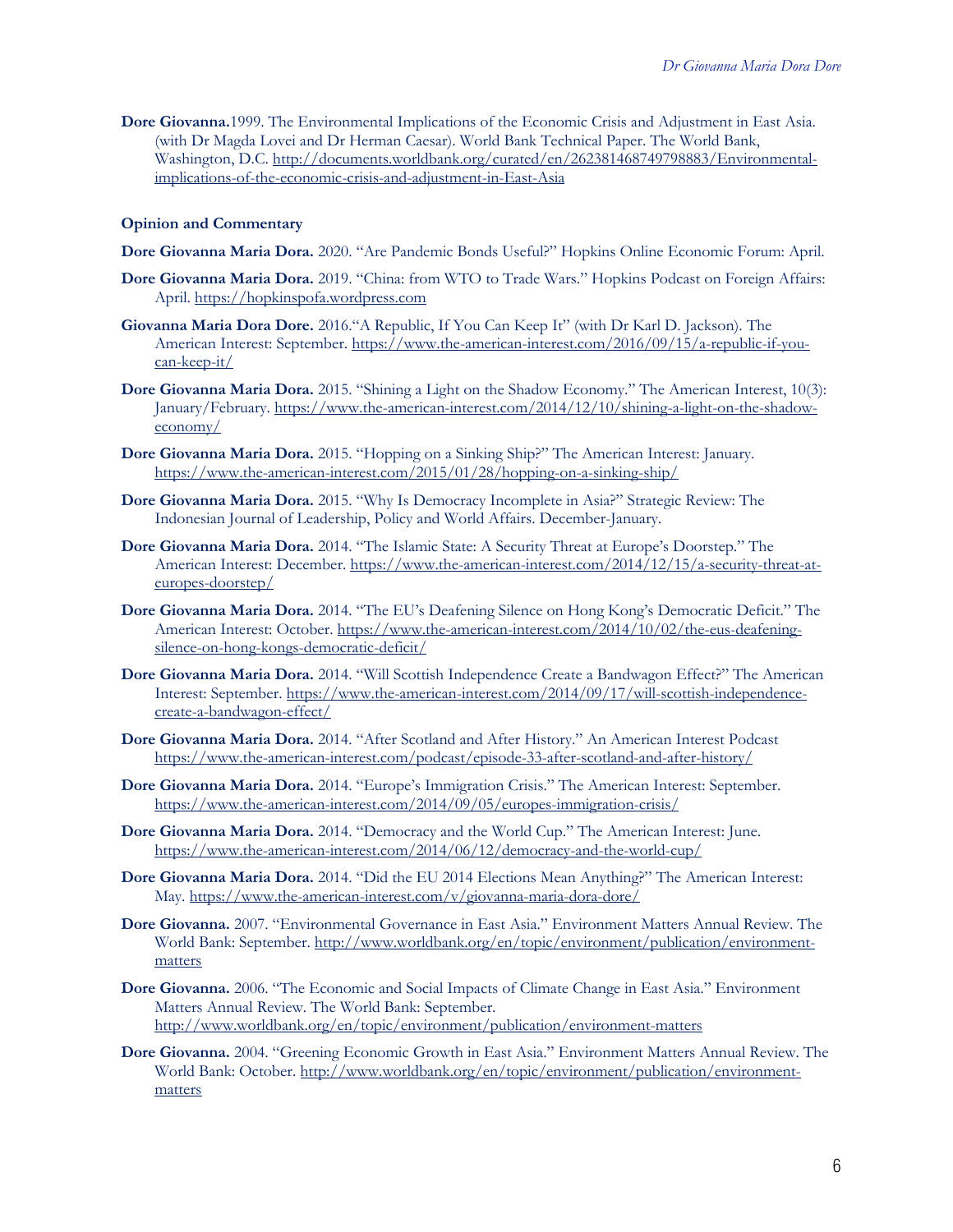- **Dore Giovanna.** 2003. "Working on the Water's Edge in East Asia." Environment Matters Annual Review. The World Bank: October http://www.worldbank.org/en/topic/environment/publication/environmentmatters
- **Dore Giovanna.** 2002. "Equitable Development and Resource Use Efficiency in East Asia." Environment Matters Annual Review. The World Bank: September. http://www.worldbank.org/en/topic/environment/publication/environment-matters
- **Dore Giovanna.** 2001. "Making Sustainable Commitments: An Environment Strategy for the World Bank East Asia." Environment Matters Annual Review, The World Bank: September. http://www.worldbank.org/en/topic/environment/publication/environment-matters
- **Dore Giovanna.** 2000. "Can the Environment Wait in East Asia? Threats and challenges from accelerating trends of urbanization and the development of megacities." Environment Matters Annual Review, The World Bank: June. http://www.worldbank.org/en/topic/environment/publication/environment-matters
- **Dore Giovanna.** 1999. "The Environmental Implications of the 1997-1998 East Asia Economic Crisis and Adjustment Programs." Environment Matters Annual Review, The World Bank: June. http://www.worldbank.org/en/topic/environment/publication/environment-matters

**Dore Giovanna.** 1998. "The Environmental Challenges of a Region in Crisis: East Asia." Environment Matters Annual Review. The World Bank: June. http://www.worldbank.org/en/topic/environment/publication/environment-matters

# **TEACHING (ORIGINAL CONTENT AND DESIGN)**

# **Executive Level**

- § Comparative Democratic Development in Selected Asian Countries
- **Using Game Theory to Interpret International Relations in East Asia**
- The Political Economy of Equitable Development and Resource Use in East Asia
- § Topics in Global Economy Growth and Development Challenges in East Asia

### **Graduate Level**

- <sup>■</sup> Democracy, Autocracy, and Economic Development in East Asia
- East Asia US EU: Trade Wars: Easy to Win, Good or Fantastically Disruptive?
- § Global Political Economy
- Economic Leadership (online)

### **Undergraduate Level**

- Economic Growth and Development in East Asia (also been adapted for online teaching)<br>■ Regime Change: The Rise and Fall of Democracy Worldwide
- § Regime Change: The Rise and Fall of Democracy Worldwide
- § Migrating to Opportunity? Economic Evidence from East Asia, the U.S. and the EU Aspects
- § The Informal Economy: Who Wins, Who Loses, and Why We Care About It.

# **Theses, Independent Studies, and Capstone Papers**

Michelle Lee (2020); Rija Jain (2020); Elvira Mendez (2020); Emma KurtzFreilich (2021); James Scharf (2021).

# **RESEARCH**

### **Datasets**

- News portrayal of civil unrest in Hong Kong: 1998–2020
- § Myanmar triple transition (with Asia Foundation and Australia Department of Foreign Affairs)
- § Civil society and social capital: new approaches to measurement and data collection
- § Surveys on democratic transition in East Asian countries (with Dr Karl D. Jackson, JHU– SAI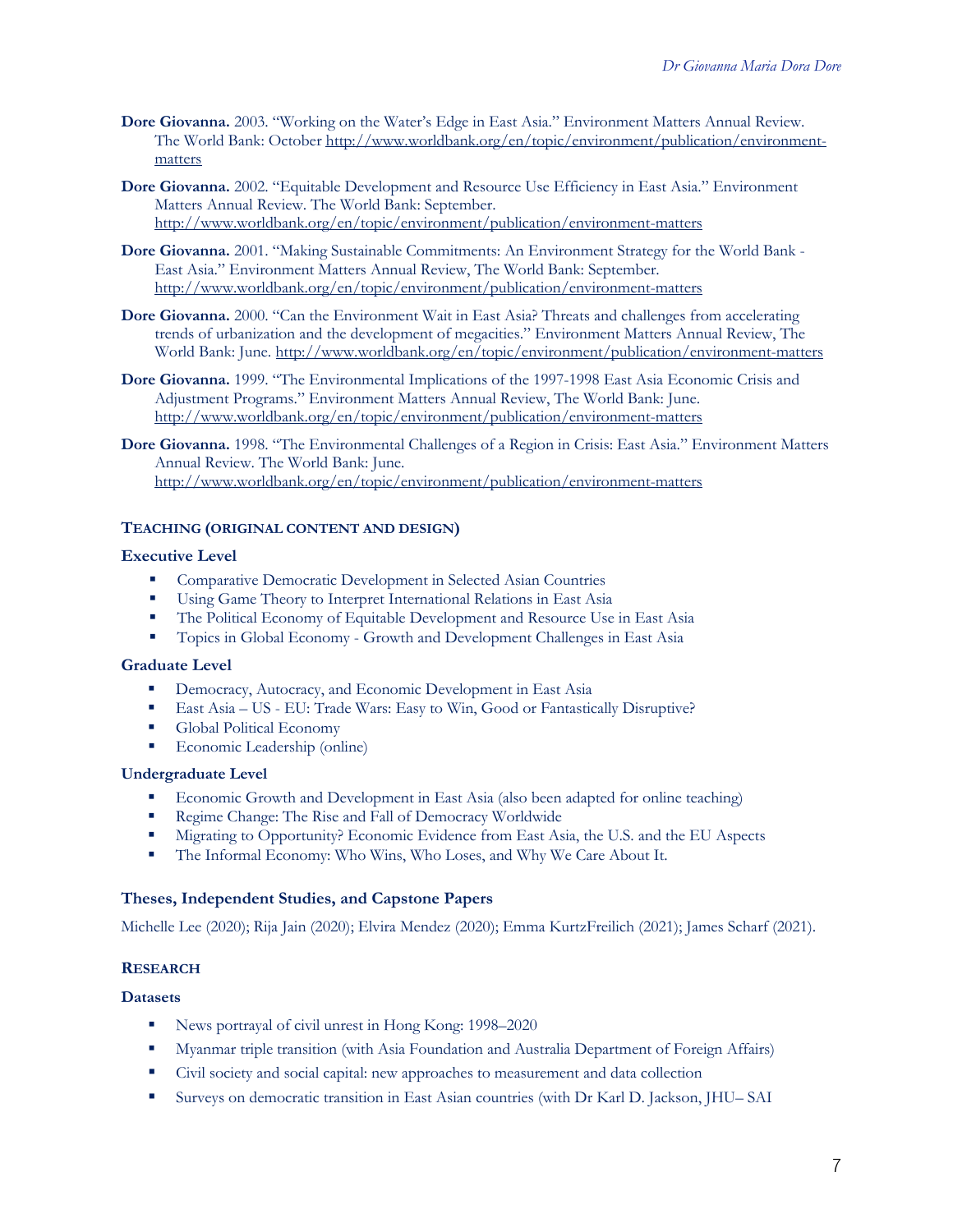### **ACADEMIC RESEARCH LINES**

### *A Republic, if you can keep it.*

2016 ongoing *Co-primary investigator.* Using original public opinion data, this project investigates citizens' ambivalence and dissatisfaction with liberal democracy in Africa, Asia, and Europe to broaden the understanding of populist-fueled autocracy worldwide.

### *Media portraits of protests in Hong Kong*

2020 ongoing *Primary investigator*. Public protests in Hong Kong date back to British colonial rule and have evolved to capture the world's imagination. This project interweaves machine learning content analyses, discourse analyses and agenda setting theory to examine patterns of representation of the behavior of social actors in six episodes of political protests/ rallies from 2003 to 2020.

#### *The Economic, Political, and Democratic Transition of Myanmar*

2013 ongoing *Primary investigator.* This project investigates the impacts of economic, constitutional and government reforms, changes in civil society and electoral participation in Myanmar. It is informed by two, original sets of national level public opinion data collected in collaboration with the Asia Foundation, and the Australian Department of Foreign Affairs. Findings from the project inform policy planning of the National League for Democracy Party, and the Ministry of Finance of Myanmar.

### **FIELD RESEARCH EXPERIENCE**

#### **The World Bank Group**

**Development Economics Research/ East Asia and the Pacific Region**

*The Application of Hausmann, Rodrik, and Velasco Growth Model to Mongolia*  (Principal Investigator: Dr Sudarsdhan Guptu)

As the Team's Political Economist, I adapted the HRV methodology to Mongolia to identify the most 'binding' short-to-medium term constraints to growth in the mineral and forestry sectors; analyzed the HRV model results and translated them to medium term policy advice for the Government.

#### **The World Bank Group Development Economics Research/ East Asia and the Pacific Region**

*Negative Externalities of the Vietnamese Manufacturing Sectors*  (Principal Investigator: Dr Jeremy Carew-Reid)

2002 –2008

2000 –2006

2003 –2007

As Team Leader, I adapted and applied to Vietnam the Industry Pollution Projection System to convert economic information into a nationwide picture of pollution from manufacturing; created the Vietnam National Pollution Index as an industrial priority-setting tool. Advised the Vietnamese Ministry of Planning and Investments on how to translate research findings into policies for the medium term.

### **The World Bank Group**

**Poverty Reduction and Economic Management Group/ East Asia and the Pacific Region**

*Investment Climate Modelling for the Tourism Sector in Mongolia and Cambodia* (Principal Investigator: Dr Shubham Chaudhuri)

As the team's Political Economist, I designed and implemented the *Supply and Demand Chain Survey* for the tourism sector in Mongolia and Cambodia; created original datasets with firm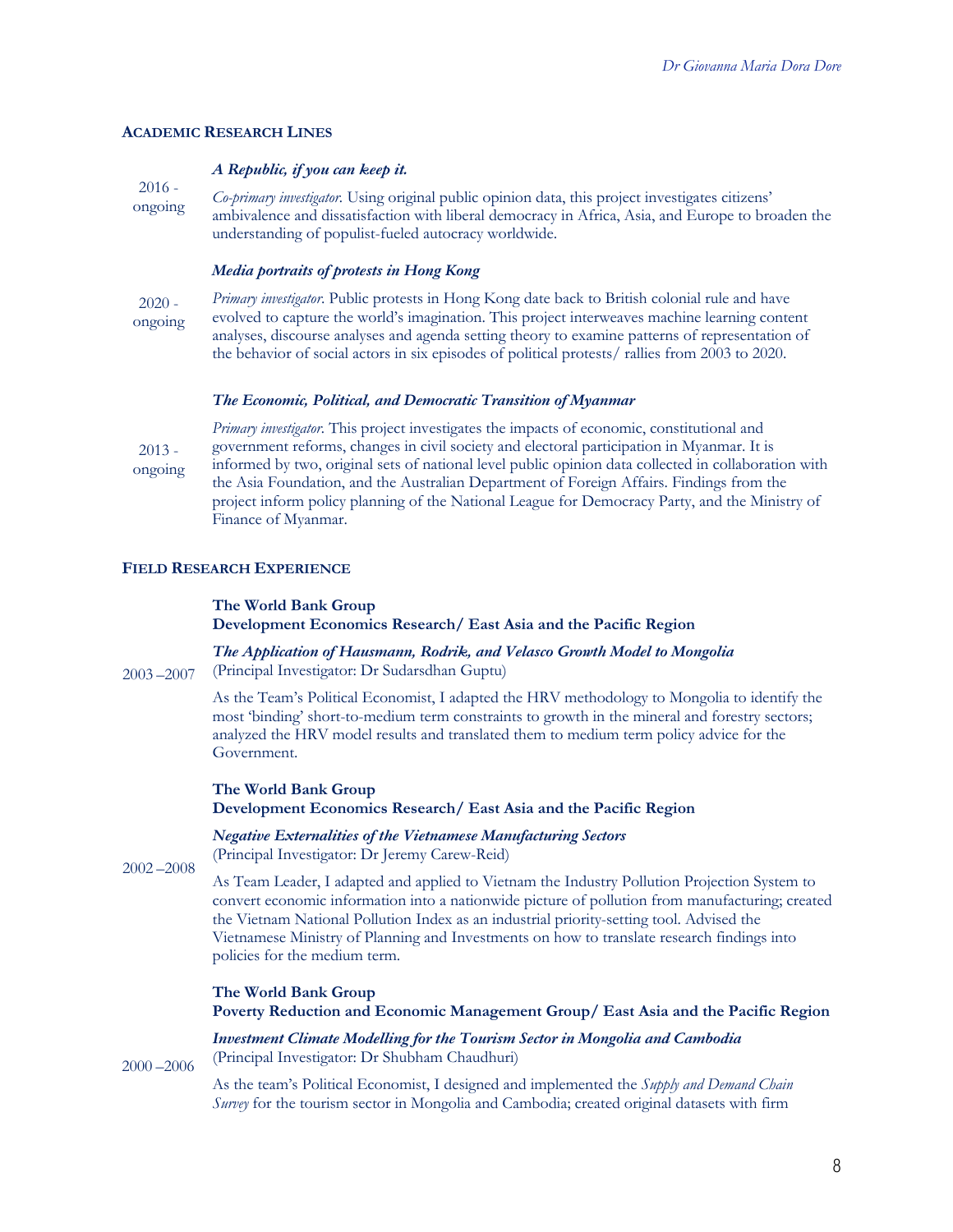characteristics, obstacles for service suppliers, and key features of the tourism sector demand side for Mongolia and Cambodia. Identified mid-term policy actions to improve competitiveness of the tourism sectors based on models' estimations.

#### **The World Bank Group East Asia and the Pacific Region, Development Economics Research Department**

*Poverty-Inequality-Natural Resources Nexus in Indonesia, Lao PDR and Vietnam* (Principal Investigator: Dr Bjorn Larsen)

2000 –2008 As the Team's Political Economist, I developed the first Asian multi-country spatially integrated dataset to combine new and existing data on poverty, inequality, and natural resources. Contributed to the development of the statistical model to estimate the relevance of the poverty– inequality-natural resources nexus in East Asian countries. Contributor to *Where is the Poverty– Environment Nexus? Evidence from Cambodia, Lao PDR, and Vietnam* for World Development.

### **The World Bank Group East Asia and the Pacific Region, Sustainable Development Network**

#### *The Wealth of Nations: Monetary Estimation of Produced, Natural, and Intangible Assets*

2003 –2008 As the Team's Political Economist, I developed an original methodology to understand the linkages between economic development outcomes and the composition of countries' natural wealth. Piloted the concept of economic development as a process of 'portfolio management', where exhaustible assets can be transformed through investment of resource rents, and renewable assets can yield sustainable income streams**.**

### **PROFESSIONAL EXPERIENCE**

### **The World Bank Group**

#### **The Office of the President**

*Special Assistant to the President*

- 2005 2006
- Oversaw the implementation and evaluation of the WB post-tsunami reconstruction program in Banda Aceh, Indonesia.
- Developed financing mechanisms for the IFC-IDA window for private sector development.
- Conceptualized the WB Climate Change Investment Framework for the Gleaneagles G-8 Meeting.

### **The World Bank Group**

### **East Asia and the Pacific Region, Sustainable Development Network**

*Political Economist* 

#### *Institutional Development*

- 1998 2008 • *Indonesia Decentralization Program* – Team Leader; designed and managed a US\$5 million, *TA* program for local governments to reform laws and regulations for the decentralized administration of energy and natural resources.
	- *Indonesia Low Carbon Economy Initiative* worked with GoI Ministry of Finance to assess social and environmental costs/benefits associated with development of alternative energy policies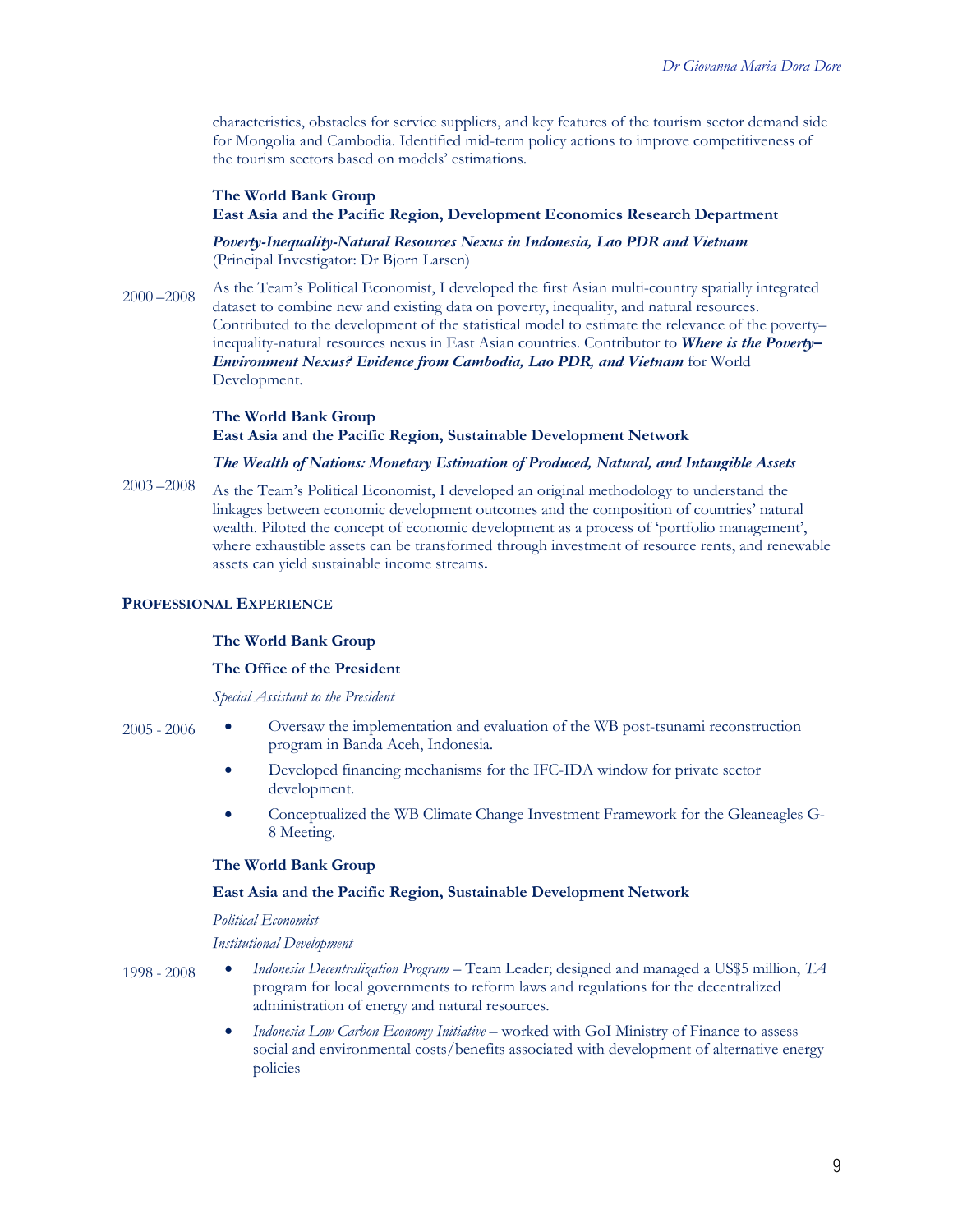# *Development Investment Lending*

Political economist for the design, negotiation, implementation of concessionary and nonconcessionary lending:

- Indonesia Development Policy Loan I, II, III, and IV (2004 2007)
- Indonesia Infrastructure Policy Loan I (2007)

1998 -2008

- Indonesia Water Sector Structural Adjustment Loan (1999)
- Mongolia Governance Assistance Project (2006 -2010)
- Mongolia Mining Technical Assistant Project (2008 2011) Mongolia Southern Gobi Regional Development Project (2008)
- Thailand Public Sector Reform Loan (1999 2001)
- Thailand Environment Institutions Development Project (2000)

#### *Frontier Investment Platforms*

- *Mongolia Small Grants Program* Team Leader; established a US\$6 million small-grants facility for outcome-oriented activities to be developed and implemented by civil society and the private sector.
- *World Bank Global Public Goods Fund* Team Leader; managed US\$1 million to finance community-driven activities mainstreaming the principles of sustainable development into World Bank lending programs in East Asia.

#### *Investment Strategies*

- *Investment Climate Assessments* (*ICAs*) Political Economist for the design and implementation of ICAs for *Vietnam, Indonesia* and *Mongolia* to evaluate the state of the business environment, identify key constraints to increased firms' productivity, and policies to alleviate/remove obstacles to improved firms' productivity and competitiveness.
- 1998 –2008
	- *Country Policy and Institutional Assessment* Focal point for East Asia & the Pacific Region; led regional discussions on the development of methodologies to assess the effectiveness of institutional and regulatory systems, and to measure the effectiveness of sustainable development programs;
		- *Country* Assistance *Strategies (CAS)*  Core-team member for the preparation of investment strategies for *Cambodia*, Indonesia, *Malaysia*, *Mongolia*, *Thailand*, and *Vietnam* for 1998 -2001, 2002 – 2004, and 2005 – 2008.

### **LANGUAGES**

Italian: native fluency; English: native fluency; Spanish: advanced proficiency; Bahasa Indonesian: proficient; Russian: proficient.

### **FELLOWSHIPS AND GRANTS**

Luce Foundation research grant (\$60,000) William and Marie-Daniele Zartman Fellowship US-Korea Institute Research Fellowship (\$55,000) Korea Institute for International Economic Policy doctoral field research grant (\$75,000) The Johns Hopkins University doctoral fellowship for outstanding academic achievements (\$12,000)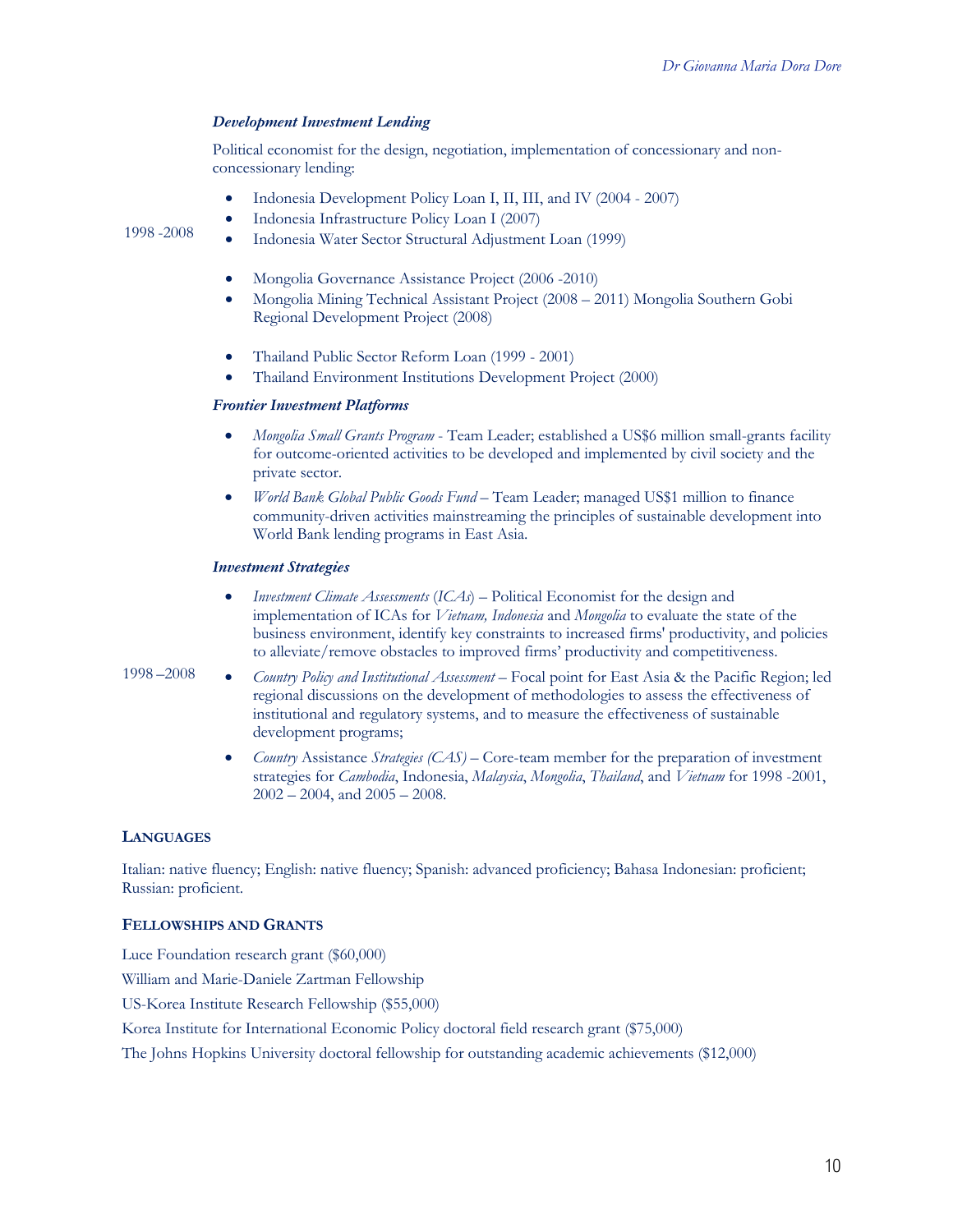### **CONFERENCES**

### **"Evolution and Bias: News Portrayal of Civil Unrest in Hong Kong 1998-2020"**

Presenter, with James Scharf and Arya McCarthy. The 4th Politics and Computational Social Science Conference (PaCSS 2021). Online: August 2021.

### **"Characterizing News Portrayal of Civil Unrest in Hong Kong, 1998–2020"**

Presenter, with James Scharf and Arya McCarthy, Workshop on Challenges and Applications of Automated Extraction of Socio-political Events from Text (CASE). The Joint Conference of the 59th Annual Meeting of the Association for Computational Linguistics and the 11th International Joint Conference on Natural Language Processing (ACL-IJCNLP 2021) Bangkok: August 2021.

### **"Do Business Elites Play a Role in Hong Kong's Evolving Political Identity?"**

Presenter, "Chinese Diasporas and Transnational Public Spheres in the Long Twentieth Century" Social Science Research Council New Paradigms Workshop. Johns Hopkins University, Baltimore: June, 2020 and February 2021.

### **"Building your Author Profile and Public Engagement: Sharing your Research on APSA Preprints"** Presenter, "APSA Preprints Roundtable by the APSA and Cambridge University Press", APSA 2019, Washington D.C.: August 2019. http://ow.ly/PThw50xm7wb

### **"Political Efficacy and Democratic Development: Is East Asia an Exception?"**

Presenter, "Comparative Political Behavior," Comparative Politics Division, MPSA 2019, Chicago: April 2019.

# **"Little Big Lies: Social Scientists' Interpretation of Tocqueville's Views of Civil Society"** Presenter, Panel "Developing Countries and Participation in Civil Society", Comparative Politics Division,

MPSA 2018, Chicago: April 2018. https://convention2.allacademic.com/one/mpsa/mpsa18/

#### **"Comparative Politics in Developing Countries"**

Discussant, Panel **"**Politicians and Public Goods Provisions in Developing Countries", International Political Economy Division, MPSA 2018, Chicago: April 2018. https://convention2.allacademic.com/one/mpsa/mpsa18/

### **"Measuring Political Attitudes"**

Chair, Panel **"**Elections, Public Opinion and Voting Behavior", Division 36; APSA 2017 Annual Meeting, San Francisco: August/September 2017. http://web.apsanet.org/apsa2017/online-program/

### **"The Impact of Authoritarian Legacy on Democratization in Indonesia, Myanmar, and Thailand"**  Presenter, Panel CS01.67 The Shadow of Dictatorships: Attitudes Towards the Authoritarian Past in the World, IPSA's 24th World Congress of Political Science, Poznan: July 2016.

# **"Inequality, Protest and Regime Type"**

Chair, Panel CS01.26: Inequality, Protest, and Regime Change.IPSA's 24th World Congress of Political Science, Poznan: July 2016.

### **"The Informal Sector in the Middle East and North Africa: What Do We Know?"**

Expert speaker, United States Government National Intelligence Council, Washington D.C.: May 2015.

### **"Incomplete Democracies in the Asia-pacific. Evidence from Indonesia, Korea, Philippines and Thailand."**

Presenter, Book Launch Conference, with introductory remarks by SAIS Dean Vali Nasr. Southeast Asia Studies Program and the U.S. Korea Institute at SAIS, Washington D.C.: October 2014. https://www.youtube.com/watch?v=K5fWTYxkMoU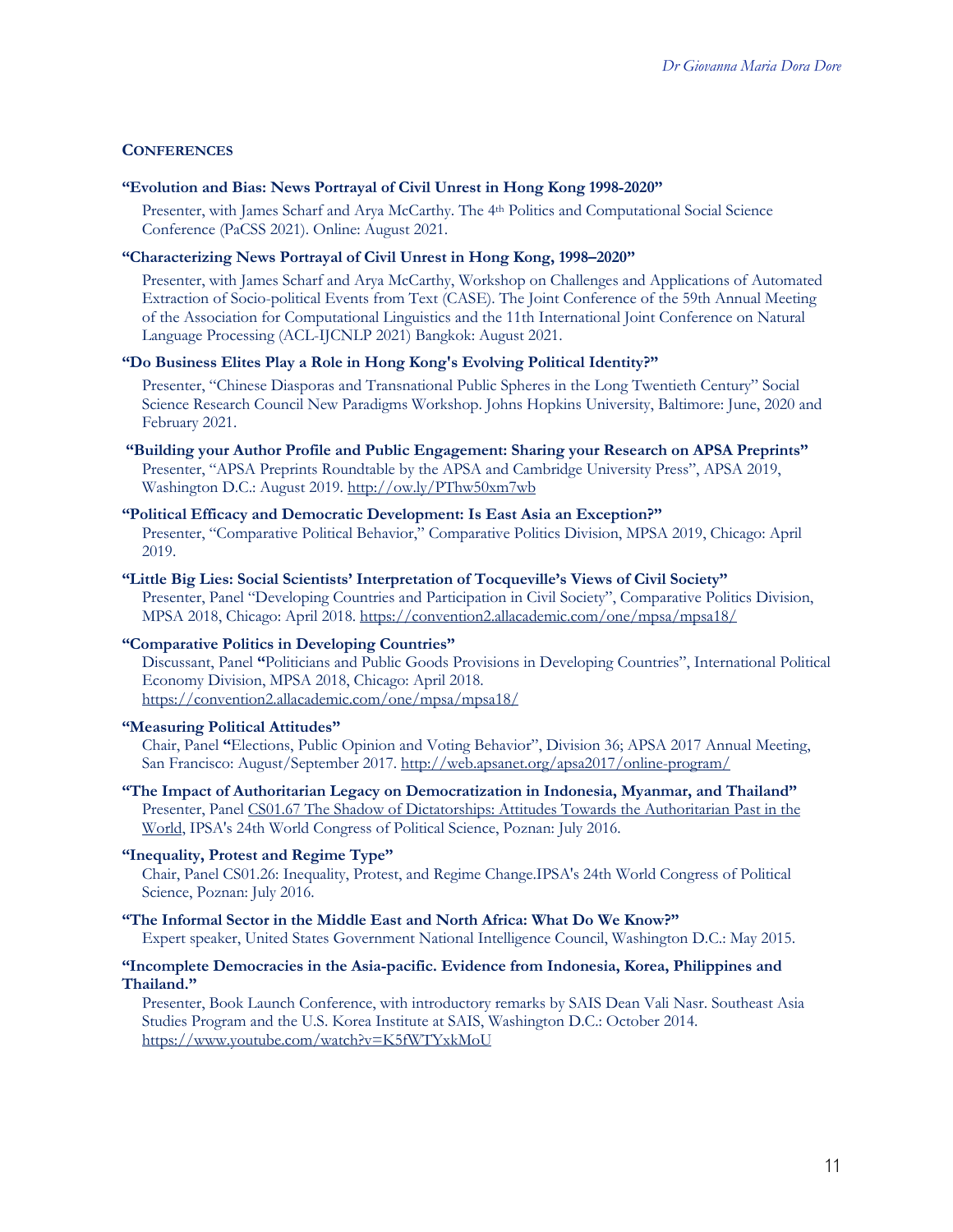**"What Does Democracy Mean to You? Perceptions and Evaluations of Democracy in Asia and Europe"**

Presenter, OECD Governance Forum. London: April 2010.

- **"The Poverty-Inequality-Natural Resources Nexus in Vietnam and Cambodia"** Presenter, Poverty Week. The World Bank. Washington D.C.: June 2008.
- **"A New Approach to Sustainable Economic Growth for IDA Countries: The Netherlands – Mongolia Trust Fund for Environmental Reform"**

Presenter, International Monetary Fund and World Bank Group Annual Meetings. Singapore: September 2007.

- **"A Different Kind of Micro-credit: The Netherlands - Mongolia Small Grants Facility"** Presenter, International Monetary Fund and World Bank Annual Meetings. Washington D.C: October 2006.
- **"Evaluating Governance and Decentralization in Indonesia: The Case of Mining"** Presenter, Meeting of the Consultative Group on Indonesia. Indonesia: January 2006.
- **"Natural Resources Management Governance in Indonesia: The Role of Local Governments and the Private Sector"**

Presenter, Poverty Week. The World Bank, Washington D.C: March 2005.

**"The Environmental Implications of the 1997-1998 Financial Crisis and Adjustment"** Presenter, Asia Development Forum. Singapore: February 1999.

### **INVITED LECTURES**

- **"Joshua Wong, Nathan Law and the Umbrella Protests in in Hong Kong"** Moderator, The Johns Hopkins Foreign Affairs Symposium – Anthem Speakers Series. Johns Hopkins Foreign Affairs Symposium, Baltimore MD. February 2020. https://hub.jhu.edu/2020/02/21/fas-wonglaw-799-em1-art1-dtd-politics/?mc\_cid=9ee9cb8300&mc\_eid=bc8c22f100
- **"The Hong Kong Protest Symposium: How It Happened and Where We Are Heading"** Presenter, SNF Agora Institute at Johns Hopkins University and Global China Connection Speaker Series. Johns Hopkins University, Baltimore MD. October 2019. https://twitter.com/SNFAgoraJHU/status/1184182028033413121
- **"Little Big Lies: Social Scientists' Interpretation of Tocqueville's Views of Civil Society in East Asia"** Presenter, East Asian Studies Speaker Series. Johns Hopkins University, Baltimore MD. April 2018.
- **"Myanmar/Burma: Challenges and Opportunities of Transition – A Proposal for a Global Residency"**  Presenter, School of Political Management, George Washington University. Washington D.C. May 2017**.**
- **"1997 – 2017: Twenty Years of Chinese Rule in Hong Kong"** Presenter, Hong Kong City University. Hong Kong: March 2017.
- **"The Political and Economic Legacy of Authoritarianism in South Africa."** Presenter, Mo Ibrahim Foundation Governance Weekend. London: October 2016
- **"Democracy in Myanmar: What Do Survey Data Reveal?"** Presenter, Institute of East Asian Studies. University of California at Berkeley. Berkeley: October 2015.
- **"The Struggle for Democracy in Asia"** Presenter, East Asia Studies Program. The Johns Hopkins University. Baltimore: July 2015.
- **"Democracy Is More Difficult than Physics: Evidence from Selected Asian Countries"** Presenter, Southeast Asia Studies Program. Stanford University. Stanford: January 2015. https://aparc.fsi.stanford.edu/events/democracy-more-difficult-physics-evidence-indonesia-koreaphilippines-and-thailand